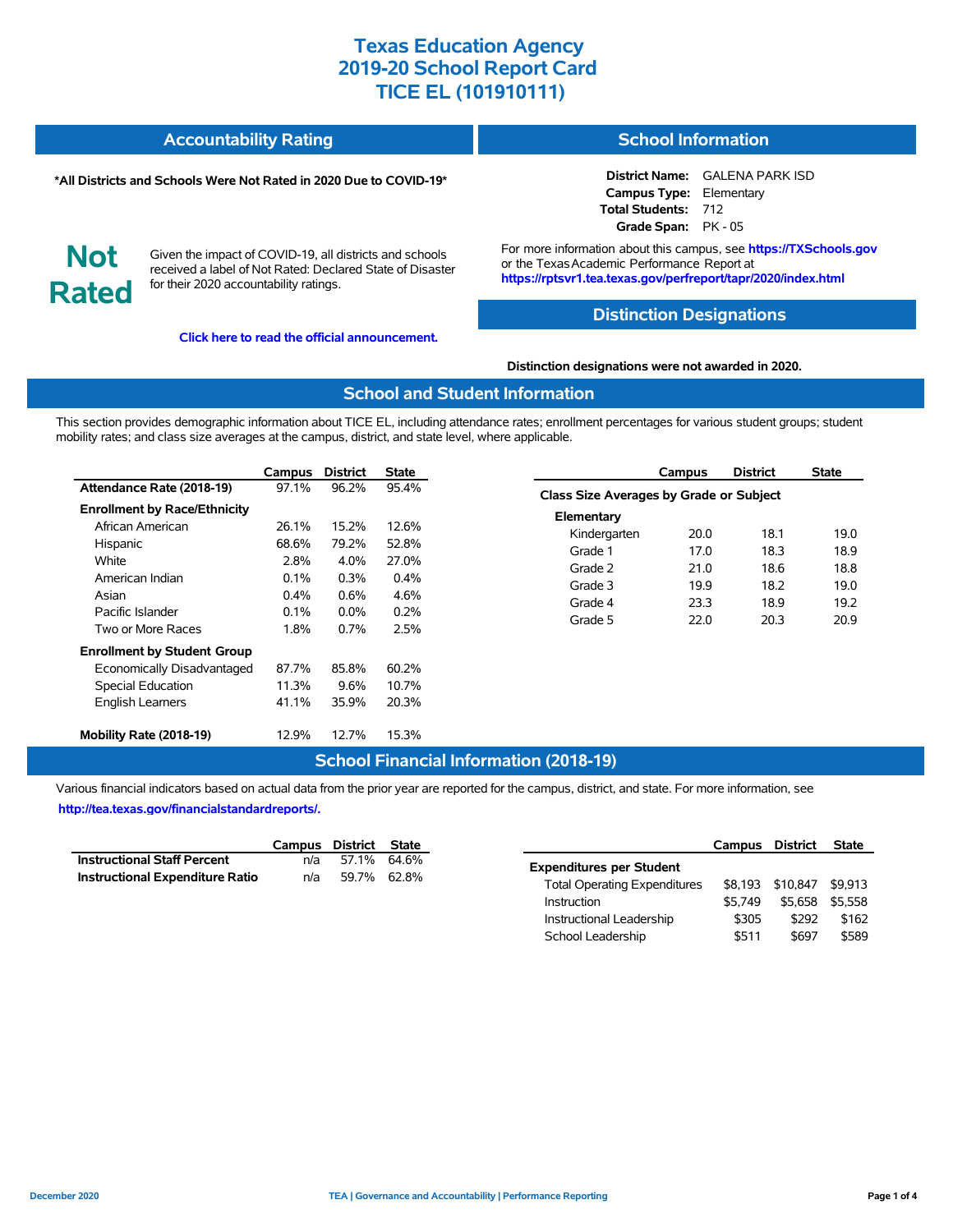### **STAAR Outcomes**

This section provides STAAR performance and Academic Growth outcomes. Academic Growth measures whether students are maintaining performance or improving from year to year. **Please note that due to the cancellation of spring 2020 State of Texas Assessments of Academic Readiness (STAAR) due to the COVID-19 pandemic, the performance of this year's report is not updated.**

|                                                                                |      |       |     |     |                                   |     |        |                          |        |                 | Two or |        |
|--------------------------------------------------------------------------------|------|-------|-----|-----|-----------------------------------|-----|--------|--------------------------|--------|-----------------|--------|--------|
|                                                                                |      |       |     |     | African                           |     |        | American                 |        | <b>Pacific</b>  | More   | Econ   |
|                                                                                |      | State |     |     | District Campus American Hispanic |     | White  | Indian                   | Asian  | <b>Islander</b> | Races  | Disadv |
| STAAR Performance Rates at Approaches Grade Level or Above (All Grades Tested) |      |       |     |     |                                   |     |        |                          |        |                 |        |        |
| All Subjects                                                                   | 2019 | 78%   | 78% | 75% | 72%                               | 75% | 100%   | $\overline{a}$           | 100%   | *               | 86%    | 75%    |
|                                                                                | 2018 | 77%   | 76% | 77% | 78%                               | 75% | 92%    | $\overline{\phantom{a}}$ | 100%   | *               | 90%    | 75%    |
| ELA/Reading                                                                    | 2019 | 75%   | 73% | 78% | 77%                               | 77% | 100%   | $\overline{\phantom{a}}$ | $\ast$ | $\ast$          | 80%    | 77%    |
|                                                                                | 2018 | 74%   | 72% | 75% | 80%                               | 71% | 100%   | $\overline{\phantom{a}}$ | $\ast$ | $\ast$          | 88%    | 74%    |
| Mathematics                                                                    | 2019 | 82%   | 84% | 81% | 73%                               | 82% | 100%   |                          | $\ast$ | $\ast$          | 80%    | 79%    |
|                                                                                | 2018 | 81%   | 84% | 85% | 84%                               | 85% | 90%    |                          | $\ast$ | $\ast$          | 88%    | 84%    |
| Writing                                                                        | 2019 | 68%   | 67% | 59% | 54%                               | 57% | $\ast$ |                          | $\ast$ | $\overline{a}$  | $\ast$ | 59%    |
|                                                                                | 2018 | 66%   | 64% | 53% | 43%                               | 51% | 80%    |                          |        | *               | $\ast$ | 50%    |
| Science                                                                        | 2019 | 81%   | 82% | 69% | 71%                               | 66% | 100%   |                          | $\ast$ | $\ast$          | $\ast$ | 70%    |
|                                                                                | 2018 | 80%   | 80% | 86% | 87%                               | 84% | $\ast$ |                          |        |                 | $\ast$ | 84%    |
| STAAR Performance Rates at Meets Grade Level or Above (All Grades Tested)      |      |       |     |     |                                   |     |        |                          |        |                 |        |        |
| All Subjects                                                                   | 2019 | 50%   | 46% | 39% | 31%                               | 39% | 88%    |                          | 50%    | $\ast$          | 36%    | 37%    |
|                                                                                | 2018 | 48%   | 44% | 41% | 41%                               | 40% | 50%    | $\overline{\phantom{a}}$ | 80%    | $\ast$          | 33%    | 40%    |
| ELA/Reading                                                                    | 2019 | 48%   | 41% | 38% | 31%                               | 38% | 100%   |                          | $\ast$ | $\ast$          | 40%    | 37%    |
|                                                                                | 2018 | 46%   | 40% | 37% | 39%                               | 37% | 40%    |                          | $\ast$ | $\ast$          | 25%    | 37%    |
| Mathematics                                                                    | 2019 | 52%   | 53% | 47% | 39%                               | 49% | 78%    |                          | $\ast$ | $\ast$          | 40%    | 45%    |
|                                                                                | 2018 | 50%   | 50% | 50% | 47%                               | 50% | 60%    |                          |        | $\ast$          | 50%    | 49%    |
| Writing                                                                        | 2019 | 38%   | 33% | 22% | 13%                               | 22% | $\ast$ |                          | $\ast$ |                 | $\ast$ | 22%    |
|                                                                                | 2018 | 41%   | 37% | 26% | 29%                               | 26% | 40%    |                          | $\ast$ | $\ast$          | $\ast$ | 24%    |
| Science                                                                        | 2019 | 54%   | 51% | 32% | 24%                               | 31% | 80%    |                          | $\ast$ | $\ast$          | $\ast$ | 31%    |
|                                                                                | 2018 | 51%   | 45% | 42% | 43%                               | 41% | $\ast$ |                          |        |                 | $\ast$ | 41%    |
| STAAR Performance Rates at Masters Grade Level (All Grades Tested)             |      |       |     |     |                                   |     |        |                          |        |                 |        |        |
| All Subjects                                                                   | 2019 | 24%   | 18% | 17% | 15%                               | 17% | 35%    | $\overline{\phantom{a}}$ | 50%    | $\ast$          | 14%    | 16%    |
|                                                                                | 2018 | 22%   | 16% | 18% | 16%                               | 19% | 23%    | L,                       | 80%    | $\ast$          | 14%    | 17%    |
| ELA/Reading                                                                    | 2019 | 21%   | 14% | 16% | 14%                               | 16% | 33%    |                          | $\ast$ | $\ast$          | 0%     | 16%    |
|                                                                                | 2018 | 19%   | 13% | 17% | 19%                               | 16% | 20%    | $\overline{a}$           | $\ast$ | *               | 13%    | 16%    |
| Mathematics                                                                    | 2019 | 26%   | 25% | 25% | 23%                               | 25% | 56%    |                          | $\ast$ | $\ast$          | 20%    | 23%    |
|                                                                                | 2018 | 24%   | 21% | 26% | 19%                               | 27% | 30%    |                          | $\ast$ | $\ast$          | 25%    | 24%    |
| Writing                                                                        | 2019 | 14%   | 9%  | 2%  | 4%                                | 1%  | $\ast$ |                          | $\ast$ | L,              | $\ast$ | 2%     |
|                                                                                | 2018 | 13%   | 9%  | 5%  | 10%                               | 3%  | 0%     |                          | $\ast$ | $\ast$          | $\ast$ | 4%     |
| Science                                                                        | 2019 | 25%   | 18% | 11% | 5%                                | 11% | 20%    | L,                       | *      | $\ast$          | $\ast$ | 10%    |
|                                                                                | 2018 | 23%   | 15% | 16% | 4%                                | 19% | $\ast$ |                          |        |                 | $\ast$ | 14%    |
| <b>Academic Growth Score (All Grades Tested)</b>                               |      |       |     |     |                                   |     |        |                          |        |                 |        |        |
| <b>Both Subjects</b>                                                           | 2019 | 69    | 69  | 76  | 74                                | 77  | 91     |                          | $\ast$ | $\ast$          | 69     | 77     |
|                                                                                | 2018 | 69    | 69  | 64  | 67                                | 64  | 46     |                          | $\ast$ | $\overline{a}$  | 56     | 64     |
| ELA/Reading                                                                    | 2019 | 68    | 66  | 78  | 73                                | 79  | 100    |                          | $\ast$ | $\ast$          | $\ast$ | 78     |
|                                                                                | 2018 | 69    | 68  | 62  | 65                                | 61  | 50     |                          | $\ast$ |                 | $\ast$ | 61     |
| Mathematics                                                                    | 2019 | 70    | 72  | 75  | 75                                | 75  | 81     |                          |        | $\ast$          | $\ast$ | 75     |
|                                                                                | 2018 | 70    | 71  | 67  | 70                                | 67  | 42     |                          | $\ast$ |                 | $\ast$ | 66     |

? Indicates that the data for this item were statistically improbable or were reported outside a reasonable range.<br>- Indicates zero observations reported for this group.<br>\* Indicates results are masked due to small numbers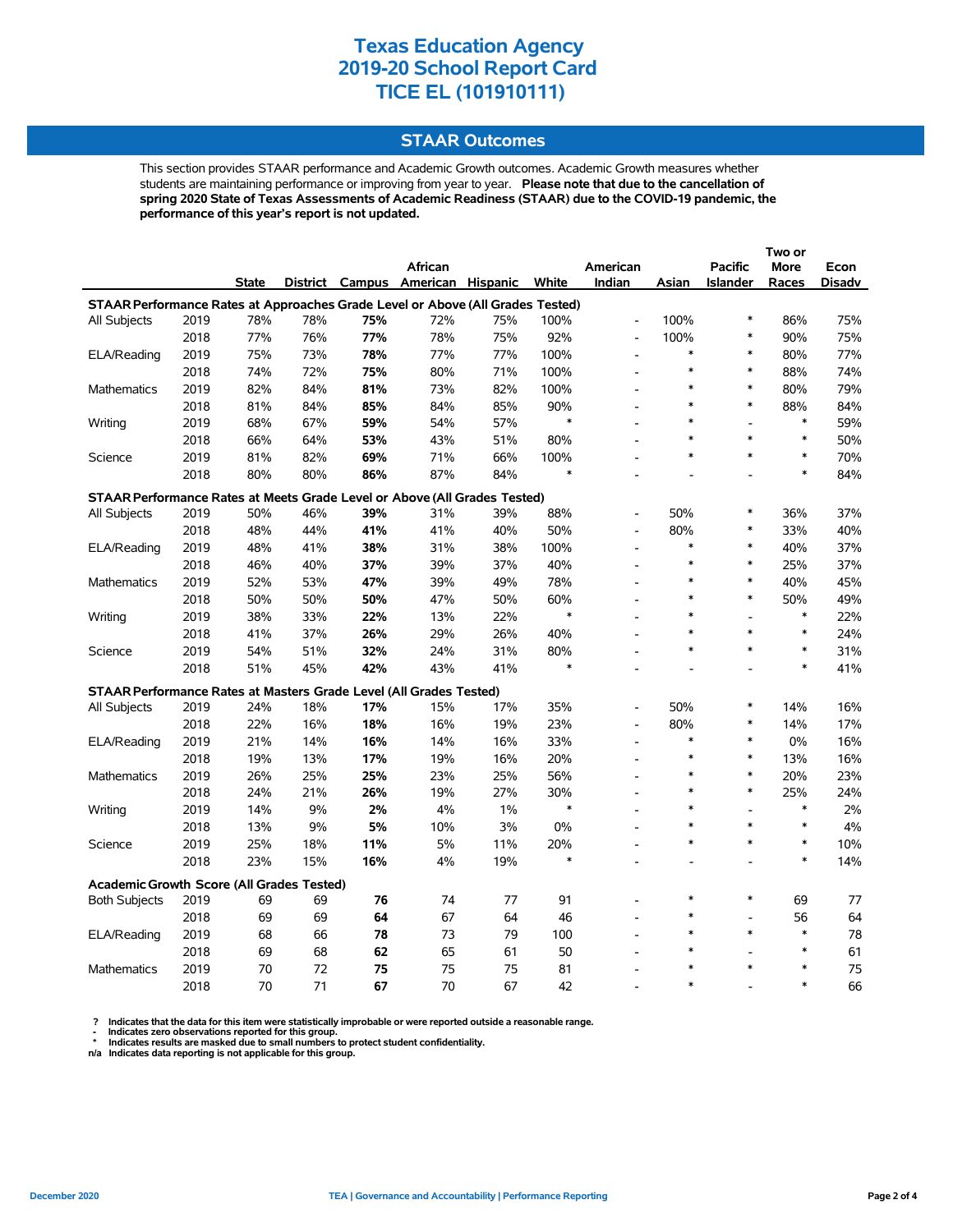### **Prior-Year Non-Proficient and Student Success Initiative STAAR Outcomes**

Progress of Prior-Year Non-Proficient Students shows STAAR performance rates for students who did not perform satisfactorily in 2017-18 but did in 2018-19. Student Success Initiative shows rates related to the requirement for students to demonstrate proficiency on the reading and mathematics STAAR in grades 5 and 8. **Please note that due to the cancellation of spring 2020 State of Texas Assessments of Academic Readiness (STAAR) due to the COVID-19 pandemic, this year's report is not updated.**

|                                                |              |                                      |                                                   |                                                                       |                 |        | Two or   |        |                 |                          |               |  |
|------------------------------------------------|--------------|--------------------------------------|---------------------------------------------------|-----------------------------------------------------------------------|-----------------|--------|----------|--------|-----------------|--------------------------|---------------|--|
|                                                |              |                                      |                                                   | African                                                               |                 |        | American |        | <b>Pacific</b>  | <b>More</b>              | Econ          |  |
|                                                | <b>State</b> | <b>District</b>                      | Campus                                            | American                                                              | <b>Hispanic</b> | White  | Indian   | Asian  | <b>Islander</b> | Races                    | <b>Disadv</b> |  |
| Progress of Prior-Year Non-Proficient Students |              |                                      |                                                   |                                                                       |                 |        |          |        |                 |                          |               |  |
| Sum of Grades 4-8                              |              |                                      |                                                   |                                                                       |                 |        |          |        |                 |                          |               |  |
| Reading                                        |              |                                      |                                                   |                                                                       |                 |        |          |        |                 |                          |               |  |
| 2019<br>2018                                   | 41%<br>38%   | 42%<br>39%                           | 49%<br>35%                                        | 50%<br>50%                                                            | 49%<br>26%      |        |          |        |                 | *                        | 52%<br>32%    |  |
|                                                |              |                                      |                                                   |                                                                       |                 |        |          |        |                 |                          |               |  |
| <b>Mathematics</b>                             |              |                                      |                                                   |                                                                       |                 | $\ast$ |          |        |                 |                          |               |  |
| 2019<br>2018                                   | 45%<br>47%   | 50%<br>55%                           | 53%<br>60%                                        | 50%<br>55%                                                            | 53%<br>61%      |        |          |        |                 |                          | 53%<br>59%    |  |
|                                                |              |                                      |                                                   |                                                                       |                 |        |          |        |                 | $\overline{\phantom{a}}$ |               |  |
| <b>Students Success Initiative</b>             |              |                                      |                                                   |                                                                       |                 |        |          |        |                 |                          |               |  |
| <b>Grade 5 Reading</b>                         |              |                                      |                                                   |                                                                       |                 |        |          |        |                 |                          |               |  |
|                                                |              |                                      |                                                   | Students Meeting Approaches Grade Level on First STAAR Administration |                 |        |          |        |                 |                          |               |  |
| 2019                                           | 78%          | 73%                                  | 76%                                               | 71%                                                                   | 75%             | 100%   |          | $\ast$ |                 | $\ast$                   | 77%           |  |
|                                                |              |                                      | <b>Students Requiring Accelerated Instruction</b> |                                                                       |                 |        |          |        |                 |                          |               |  |
| 2019                                           | 22%          | 27%                                  | 24%                                               | 29%                                                                   | 25%             | 0%     |          | $\ast$ | $\ast$          | $\ast$                   | 23%           |  |
|                                                |              | <b>STAAR Cumulative Met Standard</b> |                                                   |                                                                       |                 |        |          |        |                 |                          |               |  |
| 2019                                           | 86%          | 84%                                  | 86%                                               | 86%                                                                   | 84%             | 100%   |          | $\ast$ | $\ast$          | $\ast$                   | 85%           |  |
| <b>Grade 5 Mathematics</b>                     |              |                                      |                                                   |                                                                       |                 |        |          |        |                 |                          |               |  |
|                                                |              |                                      |                                                   | Students Meeting Approaches Grade Level on First STAAR Administration |                 |        |          |        |                 |                          |               |  |
| 2019                                           | 83%          | 86%                                  | 86%                                               | 81%                                                                   | 86%             | 100%   |          | $\ast$ | *               | ∗                        | 84%           |  |
|                                                |              |                                      | <b>Students Requiring Accelerated Instruction</b> |                                                                       |                 |        |          |        |                 |                          |               |  |
| 2019                                           | 17%          | 14%                                  | 14%                                               | 19%                                                                   | 14%             | 0%     |          | *      | *               | ∗                        | 16%           |  |
| <b>STAAR Cumulative Met Standard</b>           |              |                                      |                                                   |                                                                       |                 |        |          |        |                 |                          |               |  |
| 2019                                           | 90%          | 91%                                  | 93%                                               | 95%                                                                   | 92%             | 100%   |          | *      | *               | *                        | 91%           |  |

 **? Indicates that the data for this item were statistically improbable or were reported outside a reasonable range.**

 **- Indicates zero observations reported for this group. \* Indicates results are masked due to small numbers to protect student confidentiality.**

**n/a Indicates data reporting is not applicable for this group.**